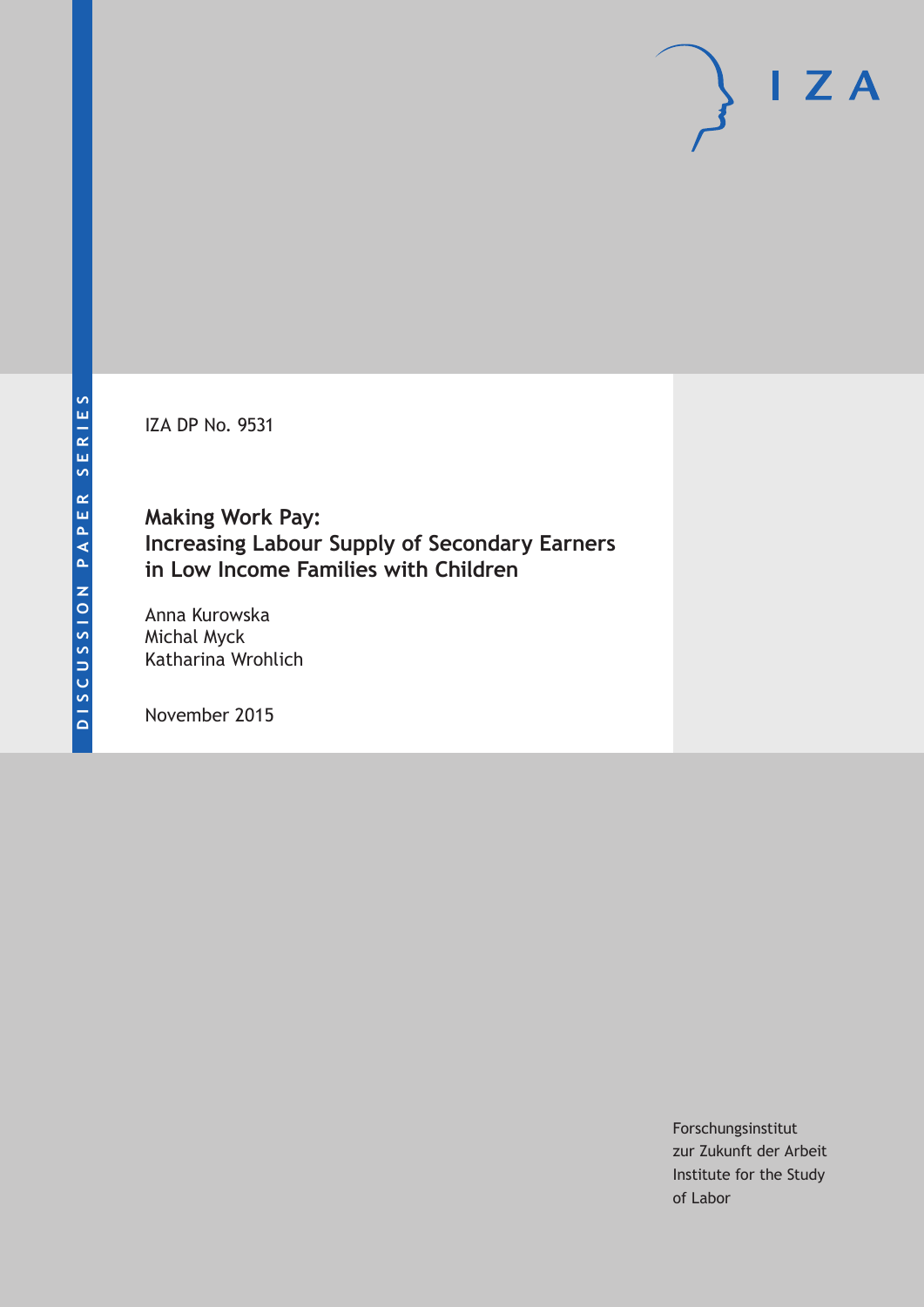# **Making Work Pay: Increasing Labour Supply of Secondary Earners in Low Income Families with Children**

## **Anna Kurowska**

*University of Warsaw* 

### **Michal Myck**

*Centre for Economic Analysis (CenEA), DIW Berlin and IZA* 

### **Katharina Wrohlich**

*DIW Berlin*

Discussion Paper No. 9531 November 2015

IZA

P.O. Box 7240 53072 Bonn Germany

Phone: +49-228-3894-0 Fax: +49-228-3894-180 E-mail: iza@iza.org

Any opinions expressed here are those of the author(s) and not those of IZA. Research published in this series may include views on policy, but the institute itself takes no institutional policy positions. The IZA research network is committed to the IZA Guiding Principles of Research Integrity.

The Institute for the Study of Labor (IZA) in Bonn is a local and virtual international research center and a place of communication between science, politics and business. IZA is an independent nonprofit organization supported by Deutsche Post Foundation. The center is associated with the University of Bonn and offers a stimulating research environment through its international network, workshops and conferences, data service, project support, research visits and doctoral program. IZA engages in (i) original and internationally competitive research in all fields of labor economics, (ii) development of policy concepts, and (iii) dissemination of research results and concepts to the interested public.

IZA Discussion Papers often represent preliminary work and are circulated to encourage discussion. Citation of such a paper should account for its provisional character. A revised version may be available directly from the author.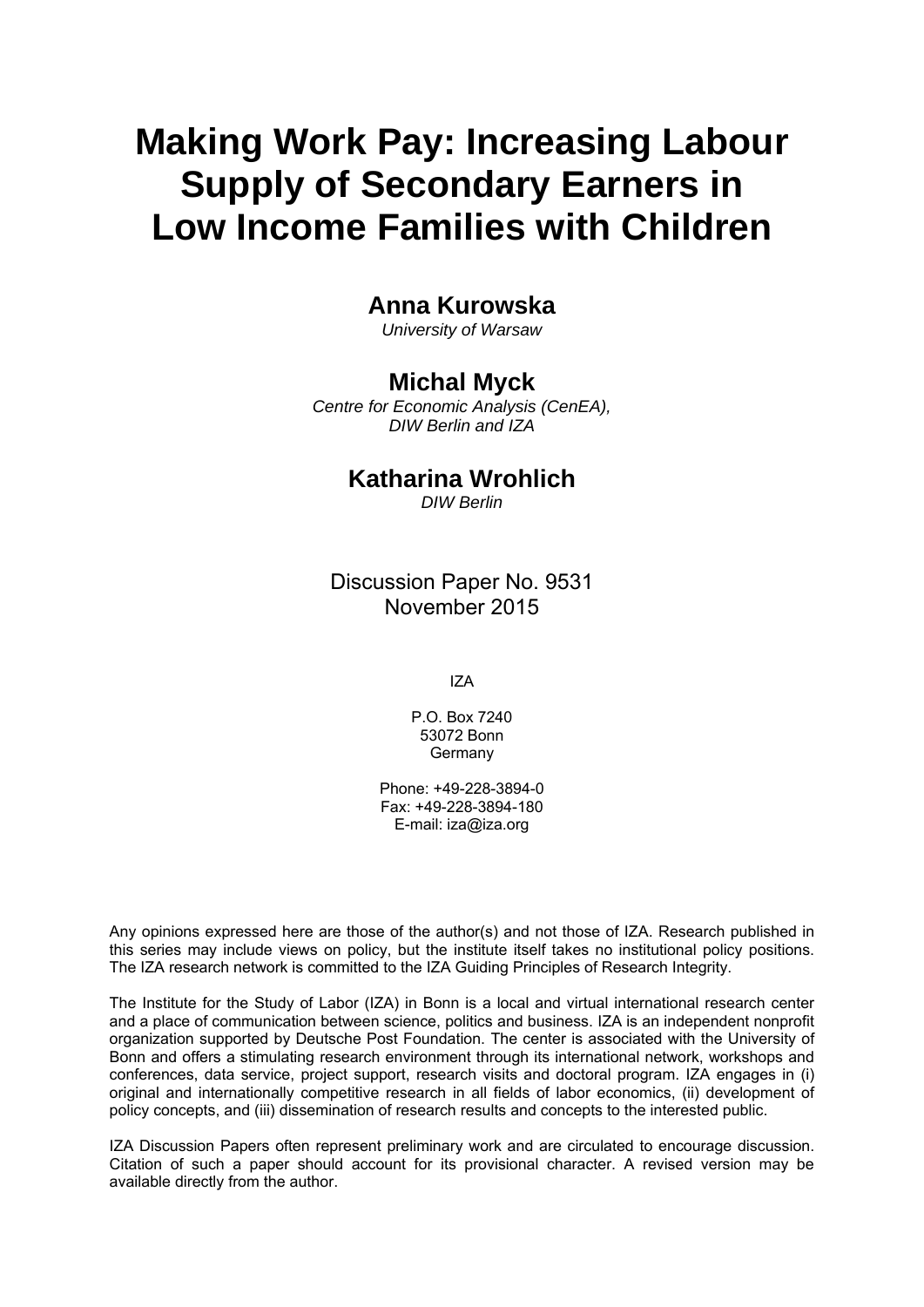IZA Discussion Paper No. 9531 November 2015

## **ABSTRACT**

## **Making Work Pay: Increasing Labour Supply of Secondary Earners in Low Income Families with Children1**

In-work support through the tax-benefit system has proved to be an effective way of increasing labour supply of lone mothers and first earners in couples in a number of OECD countries. At the same time these instruments usually create negative employment incentives for secondary earners. This in turn reduces the potential of in-work support to address the joint objectives of higher employment and lower poverty levels. In this paper we present a simulation exercise to examine labour supply implications of a diverse set of possible reforms to the main elements of tax and benefit support of families with children. We set the analysis in the context of the Polish tax and benefit system and show how an adequate combination of increased generosity of support with the introduction of a "double earner" premium may result in increased labour supply of first and second earners in couples. The simulated reactions are concentrated in the lower half of the income distribution thus increasing the potential of in-work support to alleviate poverty.

JEL Classification: J22, J13, J18

Keywords: labour supply, tax-benefit reforms, family policy

Corresponding author:

 $\overline{a}$ 

Michal Myck Centre for Economic Analysis (CenEA) ul. Królowej Korony Polskiej 25 70-486 Szczecin Poland E-mail: mmyck@cenea.org.pl

<sup>&</sup>lt;sup>1</sup> This article was written with financial support from the Foundation for Polish Science (Parent-Bridge Programme) as part of the project "Joint influences of family and labour market policies on labour market participation and fertility decisions of men and women" coordinated by Anna Kurowska. Data used in the analysis has been provided by the Polish Central Statistical Office (GUS), who take no responsibility for the analysis and interpretation of the results. We are grateful to Michał Kundera for assistance with microsimulation analysis. The usual disclaimer applies.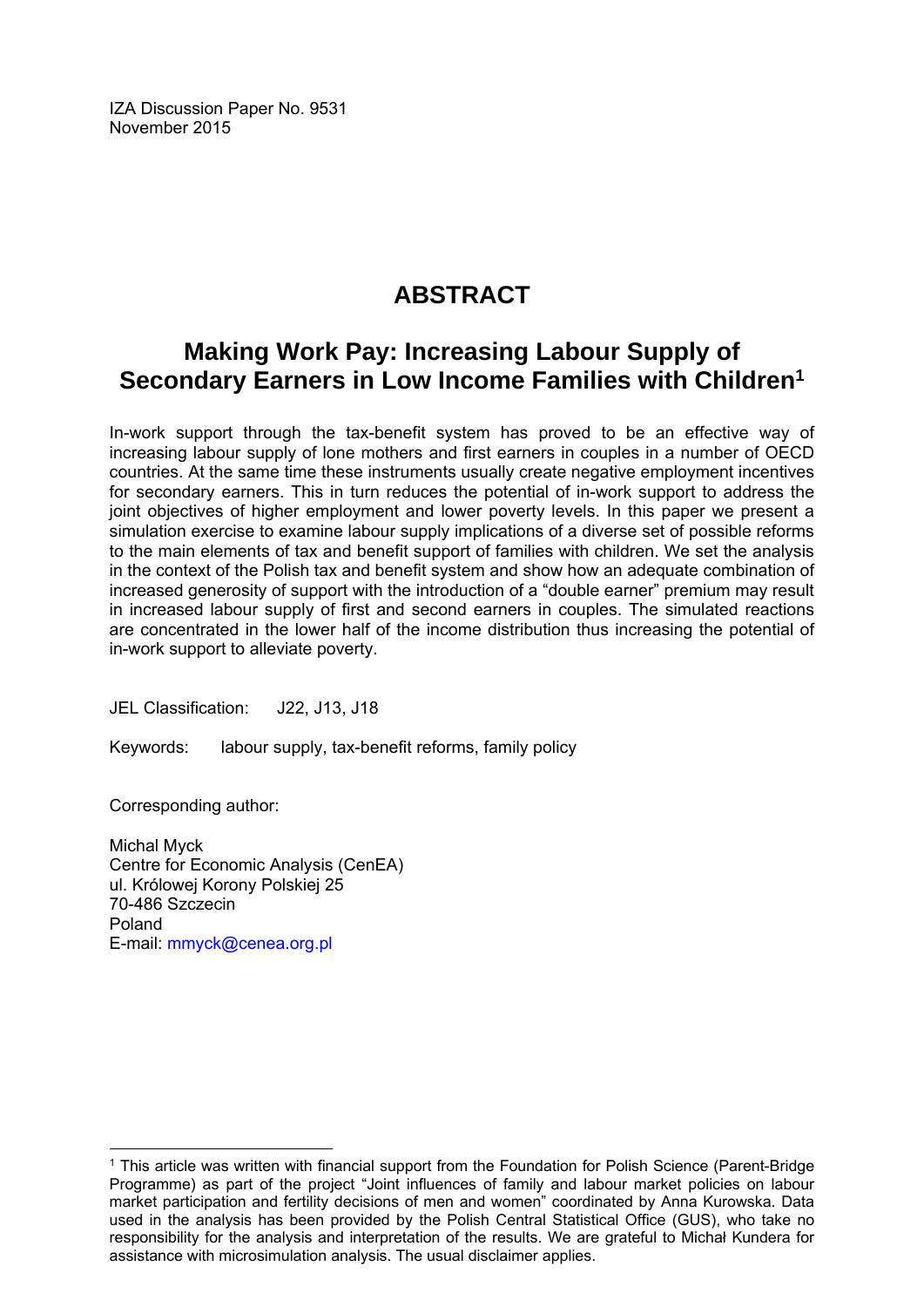#### **1 Introduction**

Over the last few decades, in-work support has been introduced in many OECD countries with the objective to jointly address the goals of poverty reduction and increase in employment and it has been shown that these policies have positive effects on the labour supply of lone mothers and primary earners in couples (see, e.g. Blundell, 2000 or Brewer et al., 2006). However, such in-work financial support often goes along with strong negative work incentives for secondary earners (see, e.g. Eissa and Hoynes, 2004, Brewer et al., 2006, or Haan and Myck, 2007). This is due to the fact that 'classic' in-work support such as the Earned Income Tax Credit (EITC) in the US or the Working Families' Tax Credit (WFTC) in the UK are means-tested at family level. As a result, these instruments may generate strong income effects on secondary earners, while high taper rates on their employment income imply high marginal tax rates. These in turn result in disincentive effects at the extensive and intensive margin respectively.

In order to avoid these negative incentives for secondary earners, some countries have introduced individual-based in-work credits (e.g. Belgian 'Employment Bonus', Bargain et al., 2010) or subsidies to social security contributions of low-income employees (e.g. German 'Mini-Jobs', Steiner and Wrohlich, 2005). While these schemes help to avoid high marginal tax rates on secondary earners, they may still discourage them from taking up work due to income effects and are generally less efficient in targeting poverty as some of the low-wage workers live in medium or high income households.

Recent policy focus on families with children in Poland, resulting to a large extent from one of the lowest fertility rates in OECD countries, has led to an introduction of a number of policies which increased in-work incomes of families with children. These include a generous income tax credit for families with children in 2007 and its extension in 2014 with increased generosity for low income families, as well as a recent reform which changed a point withdrawal system in means-tested family benefits into tapered reduction. Until now, however, successive governments have not considered any instruments aimed specifically at two-earner households. As we show in this paper, it is this type of in-work support which can effectively support the combination of financial support and employment. To illustrate this we use the example of the Polish system of support for families with children as it was implemented in 2009 (i.e. before the extended child tax credit and before the withdrawal taper in family benefits) and examine the potential ways to improve its implications for labour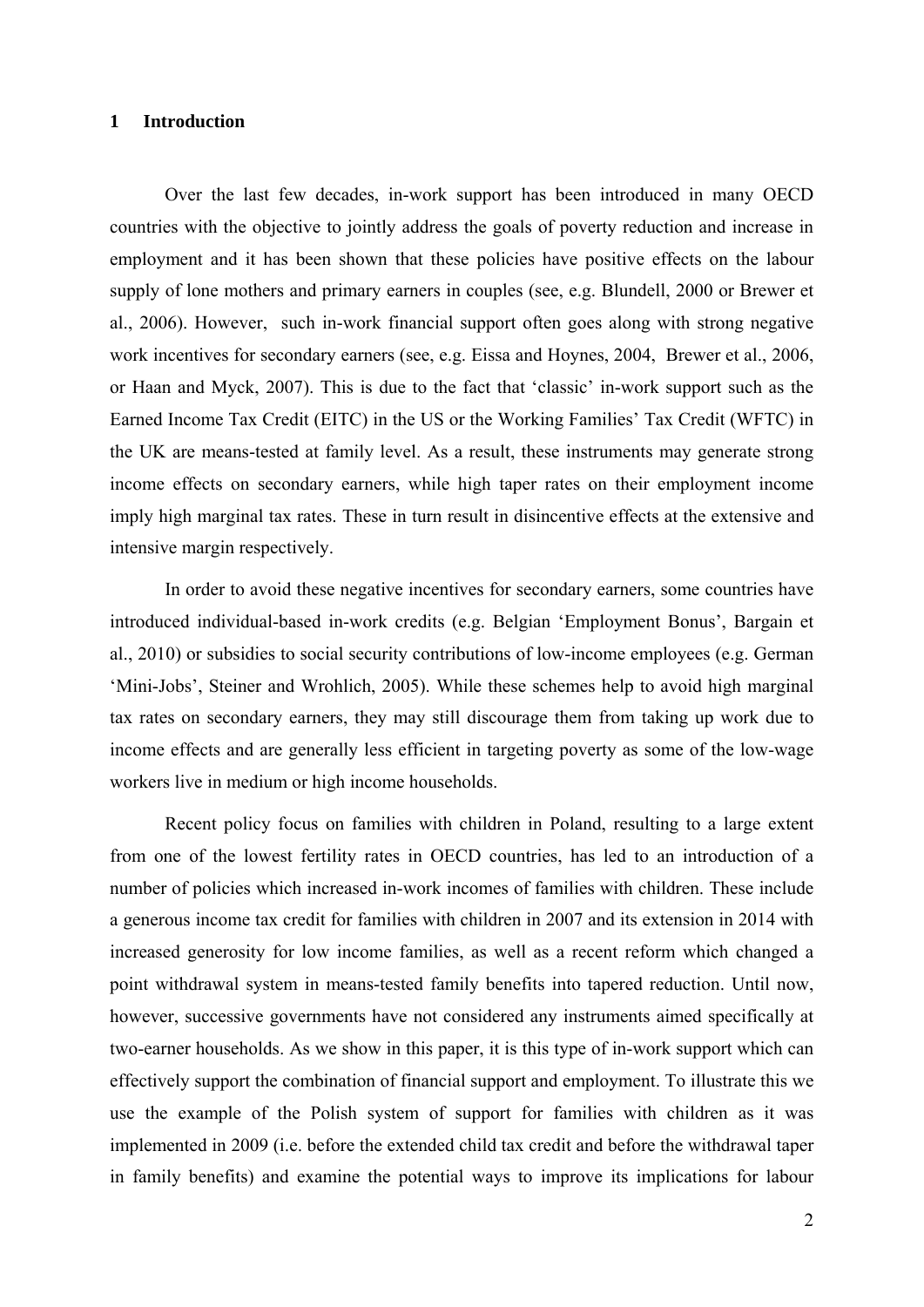market incentives with a particular focus on the ways to encourage employment of secondary earners. In our analysis we shed new light on the issue highlighting the trade-offs involved. We go beyond the well documented trade-off between equity and labour market objectives (Duncan and Giles, 1996; Blundell et al. 2000; Immervoll and Barber 2006; Immervoll et al. 2007; Adam and Browne 2010; Jara and Tumino 2013), and address the less prominent concerns, namely the need to balance out first and second earner incentives and labour supply effects by the level of household income.

The paper is structured as follows. In Section 2 we provide brief background on the system of financial support for families with children in Poland as it operated in 2009. Section 3 describes the data we use and the modelling approach, while in Section 4 we present results of the simulations. Section 5 offers conclusions and policy implications.

## **2 Background for microsimulations: system of financial support for families in Poland (2009)**

The Polish system of financial support for families with children consists of two principal components: the means-tested Family Benefits (FB), and a non-refundable Child Tax Credit (CTC). The first element is composed of the basic Family Allowance (FA) with additional supplements.<sup>2</sup> Eligibility criteria for Family Benefits assess family income with reference to a threshold, which – prior to the reform in 2015 – once exceeded maked the family ineligible to claim the benefits. Such 'point withdrawal' of benefits implies very high effective marginal tax rates and has significant implications for average effective rates of tax (see Myck et al., 2013). The CTC is available to families with children who are subject to progressive income taxation. Eligibility to the credit is conditional on sufficient level of taxable income and starts approximately at the level of annual income corresponding to full time employment at the minimum wage. In 2009 the maximum value of the credit per child was 92,70 PLN ( $\epsilon$ 20,70<sup>3</sup>) per month and it was not withdrawn for high income families. Low-to-middle income families can combine receiving support from both sources. The FB and the CTC are assessed on the basis of joint family income, and as such imply the well-known consequences in the form of discouraging employment of secondary earners in couples (e.g. Duncan and Giles, 1996;

1

<sup>&</sup>lt;sup>2</sup> For details of the Polish tax and benefit system see e.g.: Morawski and Myck (2010, 2011), Domitrz et al.

<sup>(2013)</sup> or Kundera et al. (2012).

<sup>&</sup>lt;sup>3</sup> Throughout the paper we use the exchange rate from  $31.06.2009 : \text{\textsterling}1 = 4.47 \text{ PLN}$ .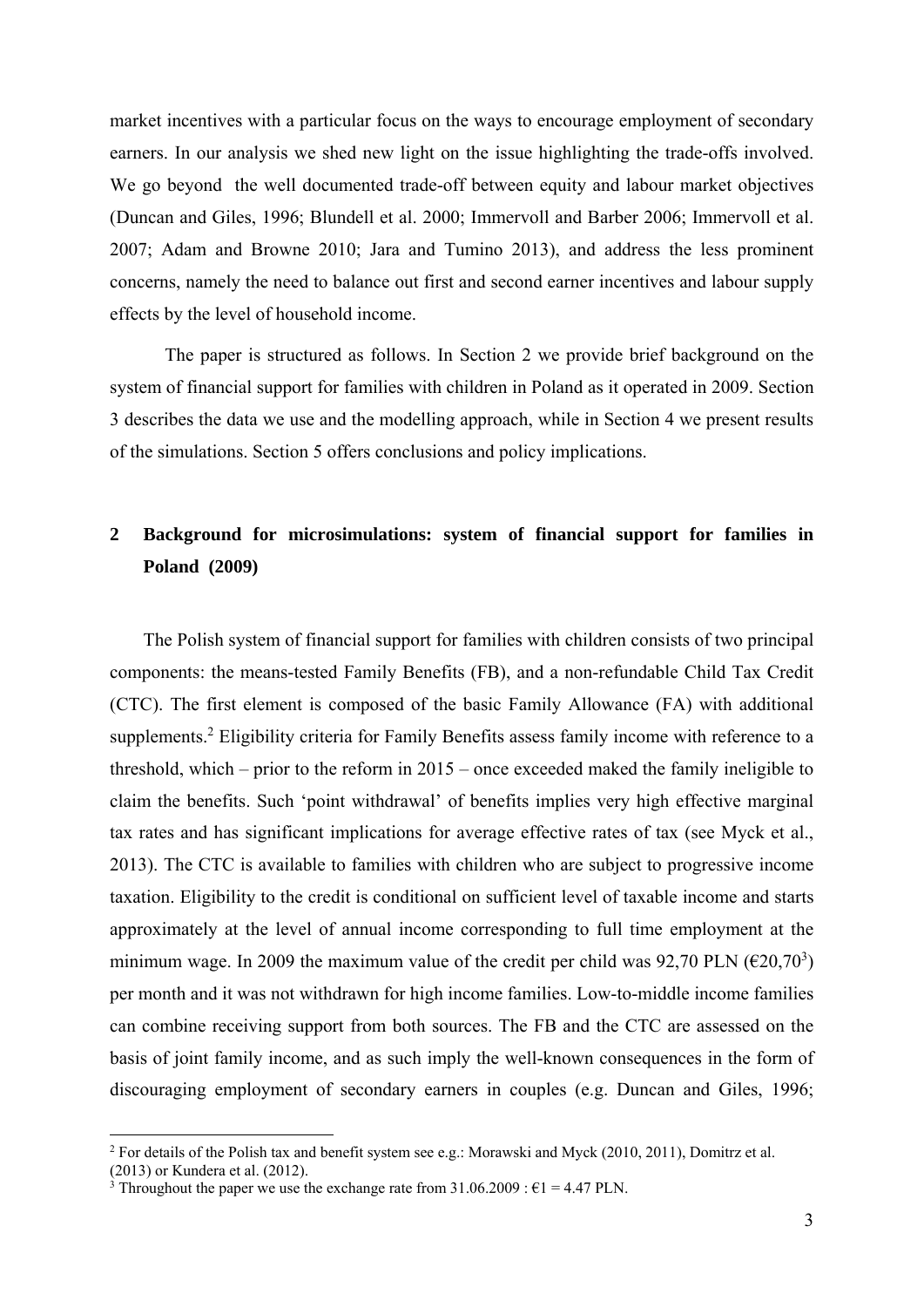Blundell et al., 2000; Haan and Myck, 2007; Bargain and Orsini, 2006, Brewer et al., 2006; Immervoll et al., 2011). Research on the consequences of such features using data for other countries suggests that they play an important role in determining the pattern of employment among couples (Dearing et al., 2007; Steiner and Wrohlich, 2004).

The described features of the 2009 system are illustrated in Figure 1A, where we show the budget constraint for a single earner couple with one, two and three children, and in Figure 1B, which for the same families shows the relationship between gross income and monthly total family support – the sum of the FB and the CTC. As we can see the combination of these two elements results in similar levels of support given to low and high income families, while highest amounts are paid to families with incomes just below the FB eligibility threshold where they can claim part of the CTC and still receive the full amounts of Family Benefits (this happens at the level of 1,930 PLN for families with one child, 2,570 PLN for families with two children and 3,210 PLN for families with three children). The general structure of family support in 2009 was retained until 2014 when the CTC was made more generous to lowest income families through the possibility of claiming it not only against income tax but also social insurance contributions. Additionally, the government implemented tapered withdrawal of Family Benefits, which comes into force in 2016. However, neither of these reforms introduces any specific second-earner incentives.



*Source: Authors' calculations using the SIMPL microsimulation model (V4S3\_12).*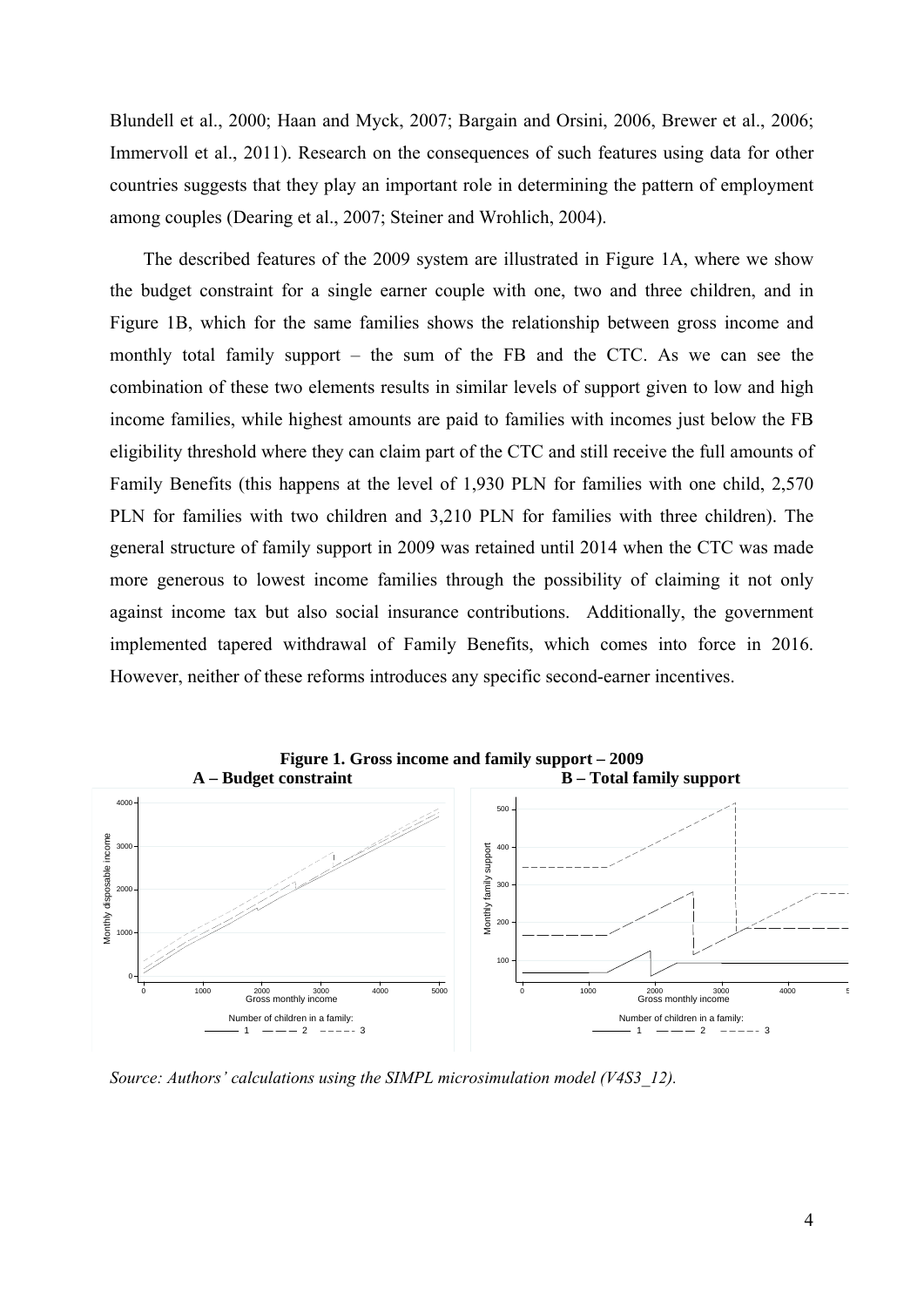#### **3 Data and Methods**

#### **3.1 The Polish Household Budget Survey**

We base our analysis on the data from the Polish Household Budget Survey (PHBS) for 2009. This survey is conducted annually by the Polish Central Statistical Office and covers detailed information on demographics, incomes and household expenditure. The 2009 PHBS database includes information on a representative sample of 37,412 private households (107,967 individuals).

For the purpose of our analysis we choose couples in labour supply flexible households (men aged 18-59; women 18-54; not self-employed or student; not receiving disability or retirement pensions). The final sample consists of 10,623 couples if which 76% have at least one child and 11% three or more children. In the baseline scenario 62.4% are two-earner couples.

#### **3.2 Simulated reform scenarios: employment support through financial incentives**

In order to address the research questions outlined in the introduction and to illustrate the implication of changes in financial incentives for families we design four alternative reform scenarios: two implementing changes to the system of Family Benefits and two introducing modifications to the functioning of the CTC. The exercise is constructed in such a way that the policies are easily implementable extensions of existing instruments and for each policy area they include an increase in the generosity of the system or combine increase in generosity with a "double earner" premium. With regard to comparability of the policy effects, the modelled changes have been calibrated in such a way that they are ex post (i.e. after labour supply adjustments) equally costly to the government (approximately 0.5bn PLN, i.e.  $€110$ mn).

The following reforms are analysed:

- **System 1:** introduction of tapered withdrawal of FB at the rate of 55% (same as the rate of the UK's WFTC) instead of the current point withdrawal;
- **System 2:** introduction of tapered withdrawal of FB (at 55%) combined with a "double earner" premium in the form of extended withdrawal threshold conditional on the work of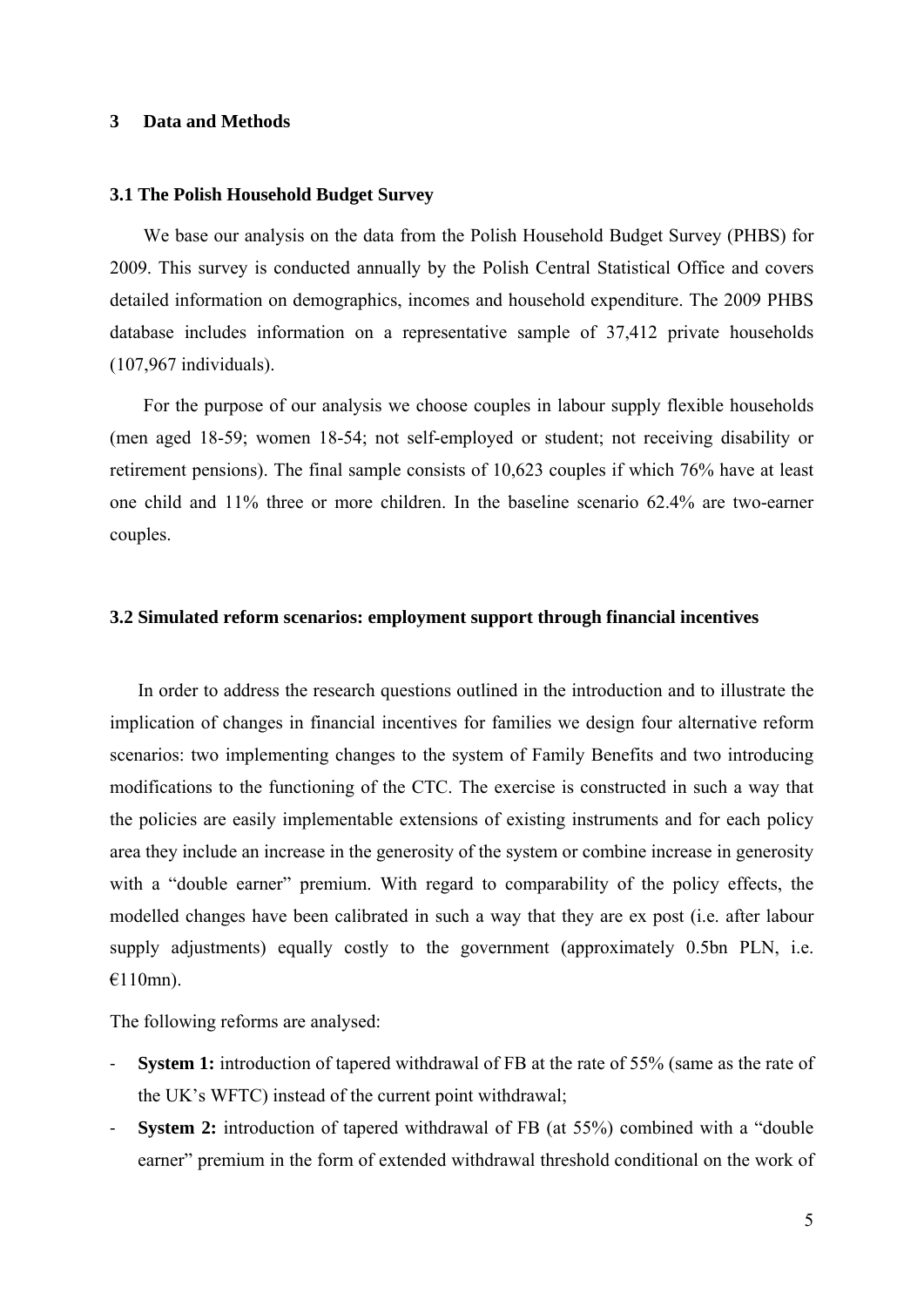both parents (they need to earn at least 80% of the national minimum wage (NMW, equal to 1276 PLN, €285,50 euro, per month in 2009);

- **System 3:** increase in the maximum value of the CTC from 92.70 PLN per month per child to 107 PLN per month;
- **System 4:** introduction of a "double earner" premium through the CTC in the form of an additional value of the CTC (92.70 PLN per month) for couples where both parents earn at least 175% of the NMW.

The implications of these reforms for the level of support through the two elements of the system for stylised households are presented in Figure 2. In systems 1 and 2 the common feature is that the point withdrawal of benefits at the level of net monthly income of 504 PLN per person is substituted with gradual withdrawal of the benefits. Figure 2B shows how the "double earner" premium of System 2 is designed to operate. With the first earner employed at 2,330 PLN per month, initially the benefits begin to be withdrawn when the second earner's gross salary crosses the threshold of 810 PLN. However, when they reach the required level of 80% of the NMW (about 1020 PLN), the "double earner" premium kicks in, and the withdrawal threshold is increased to 2,400 PLN. This implies that this family continues to receive Family Benefits up to the level of income of the second earner of 3,110 PL per month (to equate the costs of System 2 and System 1 the baseline withdrawal threshold in System 2 is reduced from 504 to 494 PLN per person). Figures 2C and 2D demonstrate the operation of Systems 3 and 4. Under system 3 the one earner family with two children (Figure 2C) begins to see benefits of higher levels of the tax credit once gross earnings exceed 3,380 per month, while the two earner family with three children when the monthly gross earnings of the second earner exceed 1,280 PLN. Under System 4 the two earner couple with three children will see their CTC level jump to 255 PLN per month once the second earner exceeds the required threshold of 175% of NMW (2,230 PLN). As we can see in Figure 2D the "double earner" premium, even in the case of a family with three children, is higher compared to the additional level of the credit for each of the children in the family resulting from the design of System 3.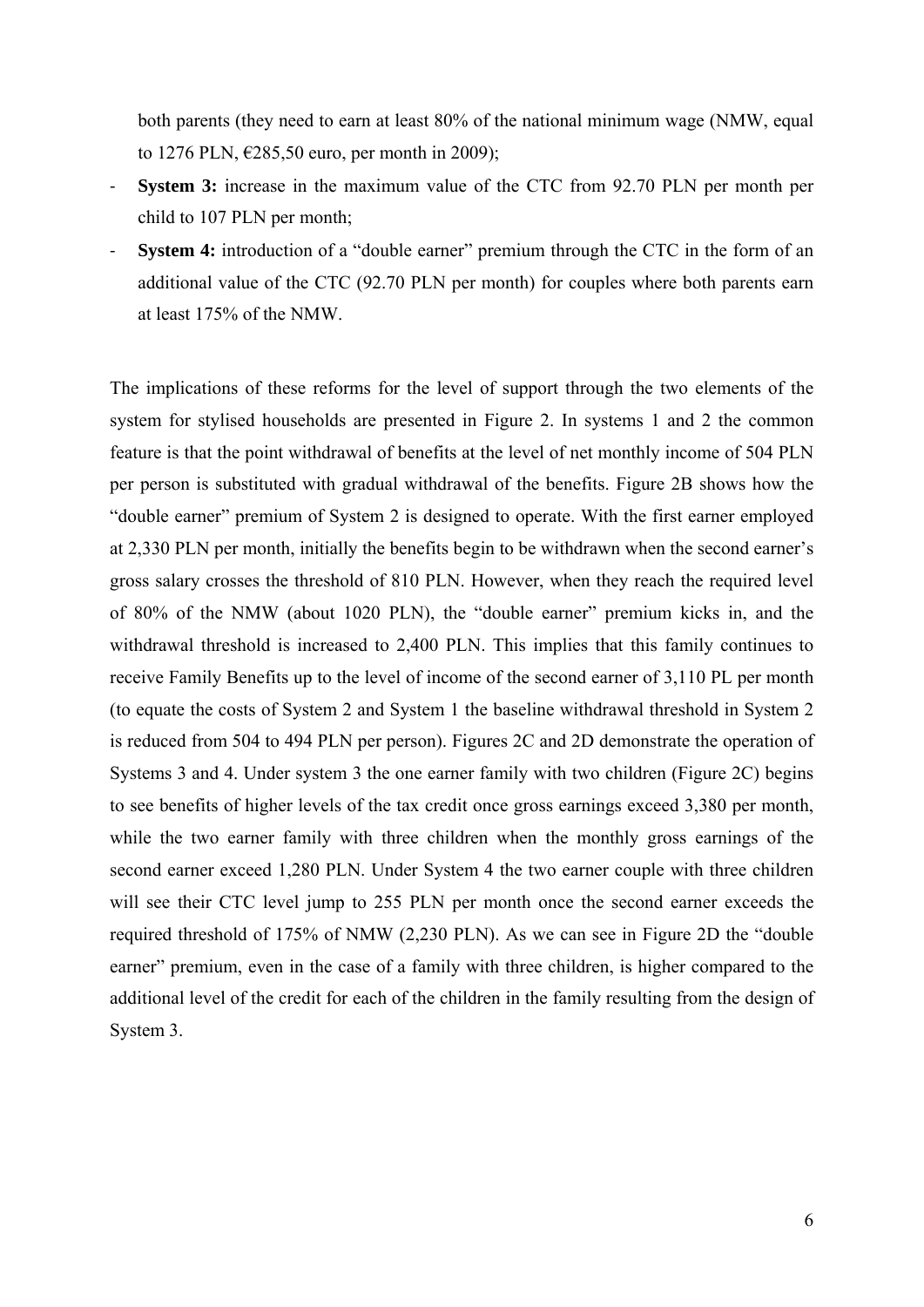

# **Figure 2. Level of support under the base and reformed scenarios**





*Source: Authors' calculations using the SIMPL microsimulation model (V4S3\_12). For second earner's figures earnings of the first earner are fixed at 2,326.31 PLN (equivalent to 75% of gross monthly mean wage in 2009).* 

#### **3.3 Modelling labour supply response to the simulated reforms**

To model the labour supply response to the simulated reforms we apply the standard static discrete choice labour supply model along the lines of van Soest (1995), Blundell et al. (2000), Steiner and Wrohlich (2005) and Haan and Myck (2007). Due to data availability we model the labour supply choice between not working, working part time and working full time. Incomes in the modelled labour market scenarios are computed using the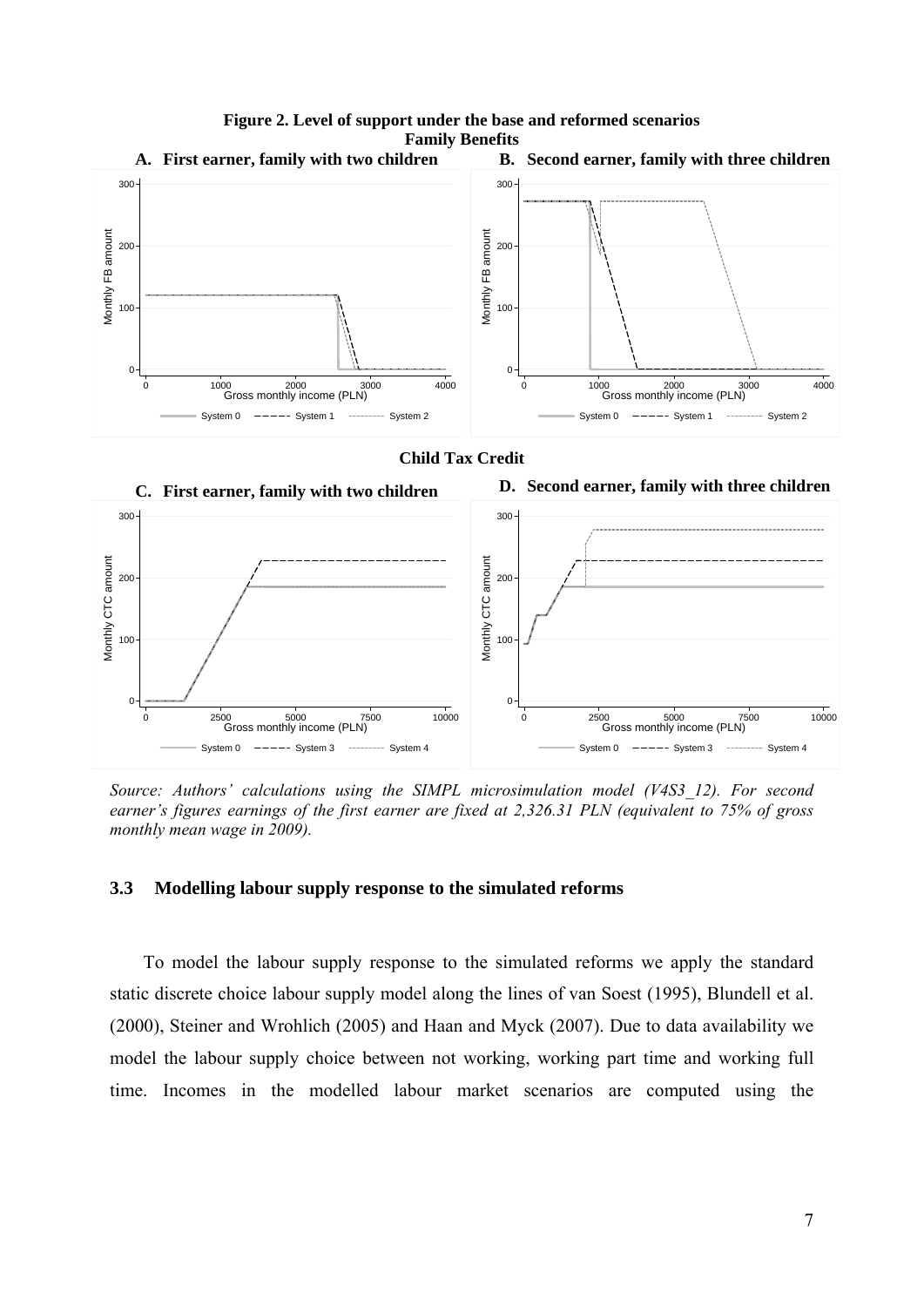microsimulation model SIMPL.<sup>4</sup> The utility function is quadratic in household consumption  $(c_i)$  and includes dummy variables for participation ( $w_i^m$  and  $w_i^f$  for men and women respectively), part time dummies ( $pt<sup>m</sup>$  and  $pt<sup>f</sup>$ ) and their interactions. The deterministic part of the utility function takes the following form:

$$
U_{ij}(c_{ij}, w_{ij}^m, w_{ij}^f) = \beta_{1i}c_{ij} + \beta_{2}(c_{ij})^2 + \beta_{3mi}w_{ij}^m + \beta_{3fi}w_{ij}^f + \beta_{4m}pt_{ij}^m + \beta_{4f}pt_{ij}^f
$$
  
+ $\gamma_{1f}c_{ij}w_{ij}^f + \gamma_{1m}c_{ij}w_{ij}^m + \gamma_{2f}c_{ij}pt_{ij}^f + \gamma_{2m}c_{ij}pt_{ij}^m + \gamma_{3m}w_{ij}^m w_{ij}^f$  (1)

and parameters  $\beta_{1i}$ ,  $\beta_{3mi}$  and  $\beta_{3fi}$  are allowed to vary witch characteristics (taste shifters). Our estimates account unobserved heterogeneity through estimating a mass point on *βci* (Hoynes, 1996). Budget constraint is determined by wages (ωi), work status (*wij*), out of work incomes  $(y_i)$ , household characteristics  $(X_i)$  and the tax and benefit function  $(\phi)$ :

$$
c_{ij} = \phi\big[\omega_i^m, \omega_i^f, w_{ij}^m, w_{ij}^f, X_i, y_i\big].\tag{2}
$$

#### **4 Results: labour supply estimates and employment effects**

The simulated average labour supply elasticities separately for men and women are presented in Table 2. The own net wage elasticity for women is positive and more than two times higher for women than for man. For both genders the cross net wage elasticity is negative, but small and again stronger for women than for men.

| Table 1. Labour supply participation elasticities |                |                       |                |  |  |
|---------------------------------------------------|----------------|-----------------------|----------------|--|--|
|                                                   | Own net wage   | <b>Cross net wage</b> | Total net wage |  |  |
| Men<br>Women                                      | 0.287<br>0.696 | $-0.026$<br>$-0.053$  | 0.272<br>0.659 |  |  |

*Source:* Authors' calculations based on PHBS-2009 data and SIMPL microsimulation model.

The labour supply effects of the reforms are presented in Figure 3 and Table 2 separately for men and women. In the first reform scenario the tapered withdrawal of Family Benefits, designed to ease the very high effective marginal tax rates, increases labour supply of men (in most cases first earners) but at the same time diminishes labour supply among women with a negative net effect of about 9,000 individuals. This is a classic example of the well documented negative second earner effect of greater generosity of means tested support,

1

<sup>&</sup>lt;sup>4</sup> For details concerning the model and for examples of its earlier applications see, e.g. Bargain et al. (2007), Morawski and Myck (2009, 2011), Haan and Myck (2010, 2012).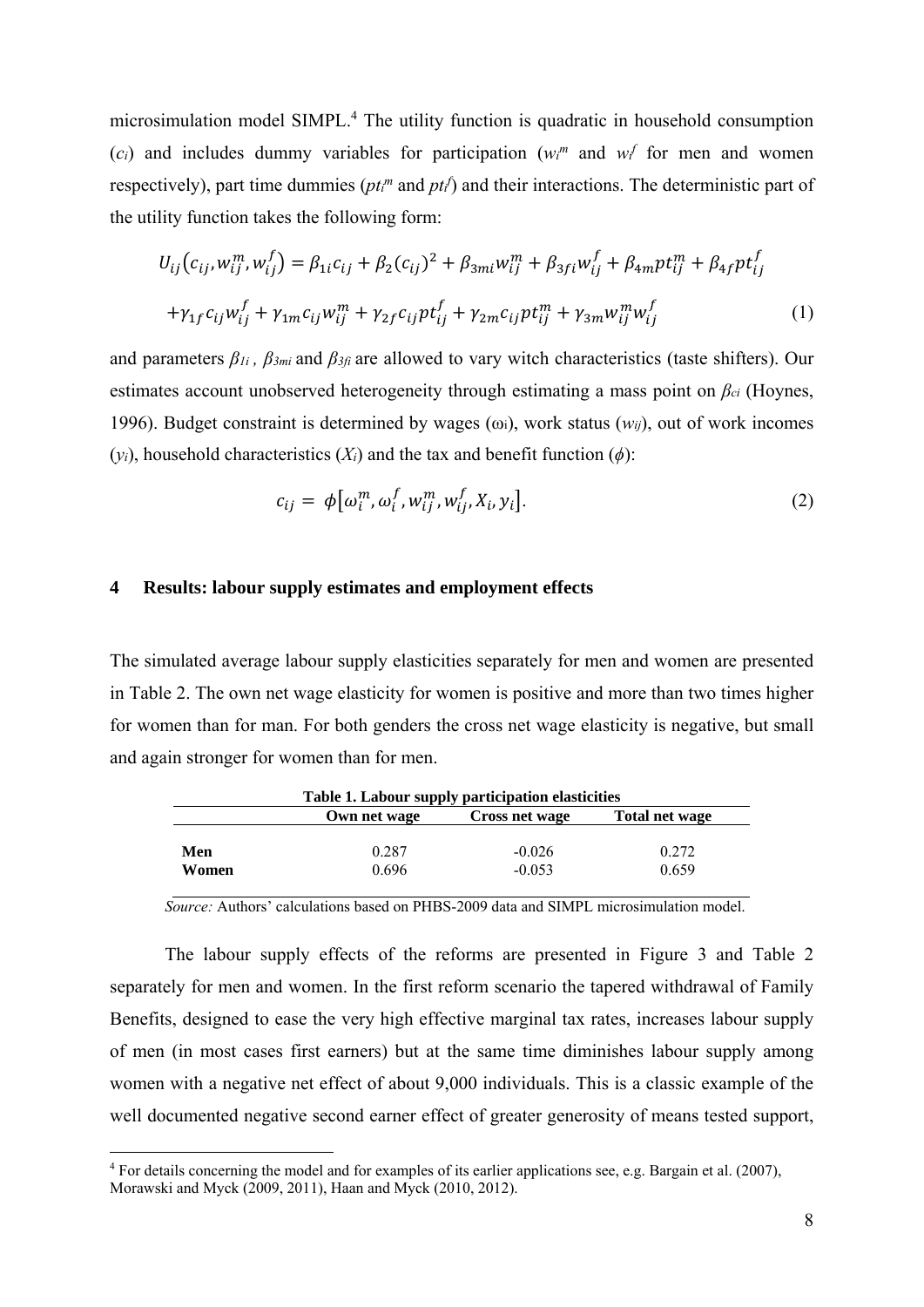and has the well-known implication of increasing the proportion of one-earner households. The latter effect is due to, on the one hand, increased activity in no-earner couples, and on the other hand, reduced labour supply among two-earner households

However, the negative labour supply effects among women are fully overturned under System 2 reform which combines tapered FB withdrawal with a "double-earner" premium, (see Figure 3). The total labour supply effect is about 31,000 individuals, and labour supply of women increases by about 19,000.

The two reforms of support through the Child Tax Credit (System 3 and 4) have similar total effects on labour supply of about 4000 for men and 13000 for women. The labour supply effects of these reforms, however, affect different sections of the household income distribution. This is depicted in the second panel of Table 2 where for each reform we document labour supply changes by baseline income quintile. In the case of System 3 the effect on the labour market is concentrated in the lower and middle quintiles, while System 4 affects labour supply of households primarily in higher quintiles.

The quintile distribution of labour supply reactions sheds additional light on the effects of Systems 1 and 2. Labour supply reductions in the case of System 1 are concentrated in the second and third quintile, i.e. in the parts of the distribution where low income double earner families are located, while the positive reaction to System 2 comes primarily from the lower end of the distribution, and in particular from the first quintile.





*Source:* own calculations based on PHBS-2009 data and SIMPL microsimulation model.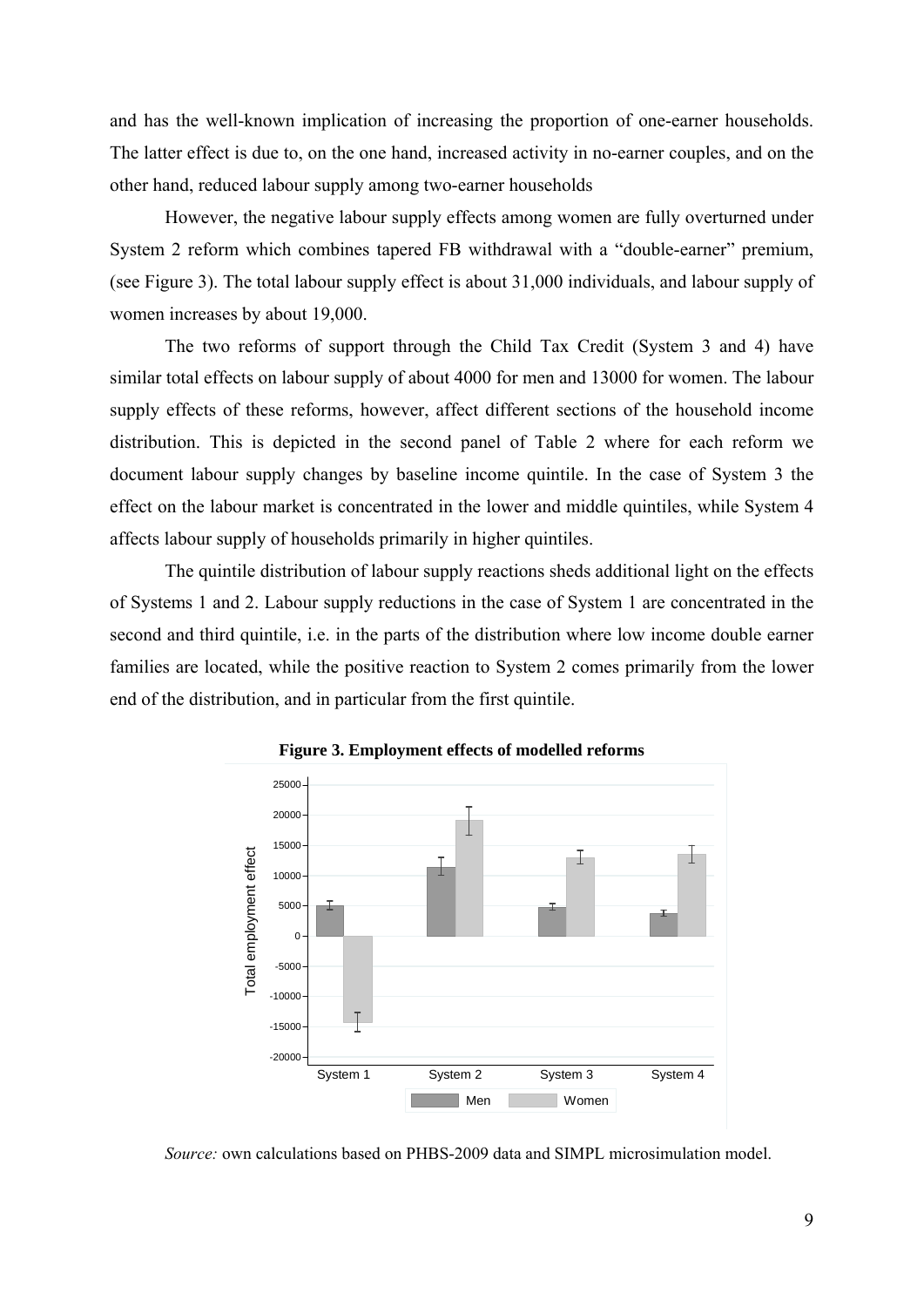|                                     | Table 2. Labour supply effects of inodency reforms (in thousands) |                 |                 |         |  |
|-------------------------------------|-------------------------------------------------------------------|-----------------|-----------------|---------|--|
|                                     | <b>System 1</b>                                                   | <b>System 2</b> | <b>System 3</b> | System4 |  |
|                                     |                                                                   |                 |                 |         |  |
| Men                                 | 5.0                                                               | 11.4            | 4.8             | 3.8     |  |
| Women                               | $-14.3$                                                           | 19.2            | 13.0            | 13.6    |  |
| <b>Total:</b>                       | $-9.3$                                                            | 30.6            | 17.8            | 17.4    |  |
| <b>Total by income</b><br>quintile: |                                                                   |                 |                 |         |  |
|                                     |                                                                   |                 |                 |         |  |
| Q1                                  | 0.0                                                               | 16.1            | 4.1             | 0.8     |  |
| Q <sub>2</sub>                      | $-3.2$                                                            | 9.2             | 4.7             | 1.8     |  |
| Q <sub>3</sub>                      | $-3.8$                                                            | 3.1             | 4.7             | 3.3     |  |
| Q <sub>4</sub>                      | $-1.6$                                                            | 1.6             | 3.0             | 5.0     |  |
| Q <sub>5</sub>                      | $-0.7$                                                            | 0.4             | 1.3             | 6.5     |  |
|                                     |                                                                   |                 |                 |         |  |

**Table 2. Labour supply effects of modelled reforms (in thousands)** 

*Source:* own calculations based on PHBS-2009 data and SIMPL microsimulation model.

#### **5 Conclusions**

We have presented an exercise in simulating labour supply reactions of a diverse set of hypothetical reforms to the system of financial support for families with children which bring a number of general implications for designing tax-benefit systems. As has been demonstrated earlier (e.g. Eissa and Hoynes, 2004, Brewer et al., 2006, or Haan and Myck, 2007) increases in generosity of means tested support without specific second earner premiums result in the overall reduction of labour supply among couples, although such reforms usually reduce the number of so-called workless households. In this article, we have shown how an adequate combination of the increase in the generosity of the tax-benefit system with the introduction of a "double earner" premium may balance out the employment incentives for first and second earners and concentrate the labour supply effects in the lowest quintile of the income distribution.

The small negative effects of the introduction of a tapered withdrawal of Family Benefits, simulated in the Polish tax and benefit system of 2009, turn strongly positive once a "double-earner" premium is implemented on top of it while holding the cost of the modelled reforms constant. The resulting labour supply effects are in the range of 31000 individuals and could increase employment of men by about 0.3pp and that of women by 0.5pp. The majority of the generated labour supply response is concentrated among households from the bottom quintile of the income distribution. On the contrary, the "double earner" premium implemented in the Child Tax Credit, which benefits the middle and high income families,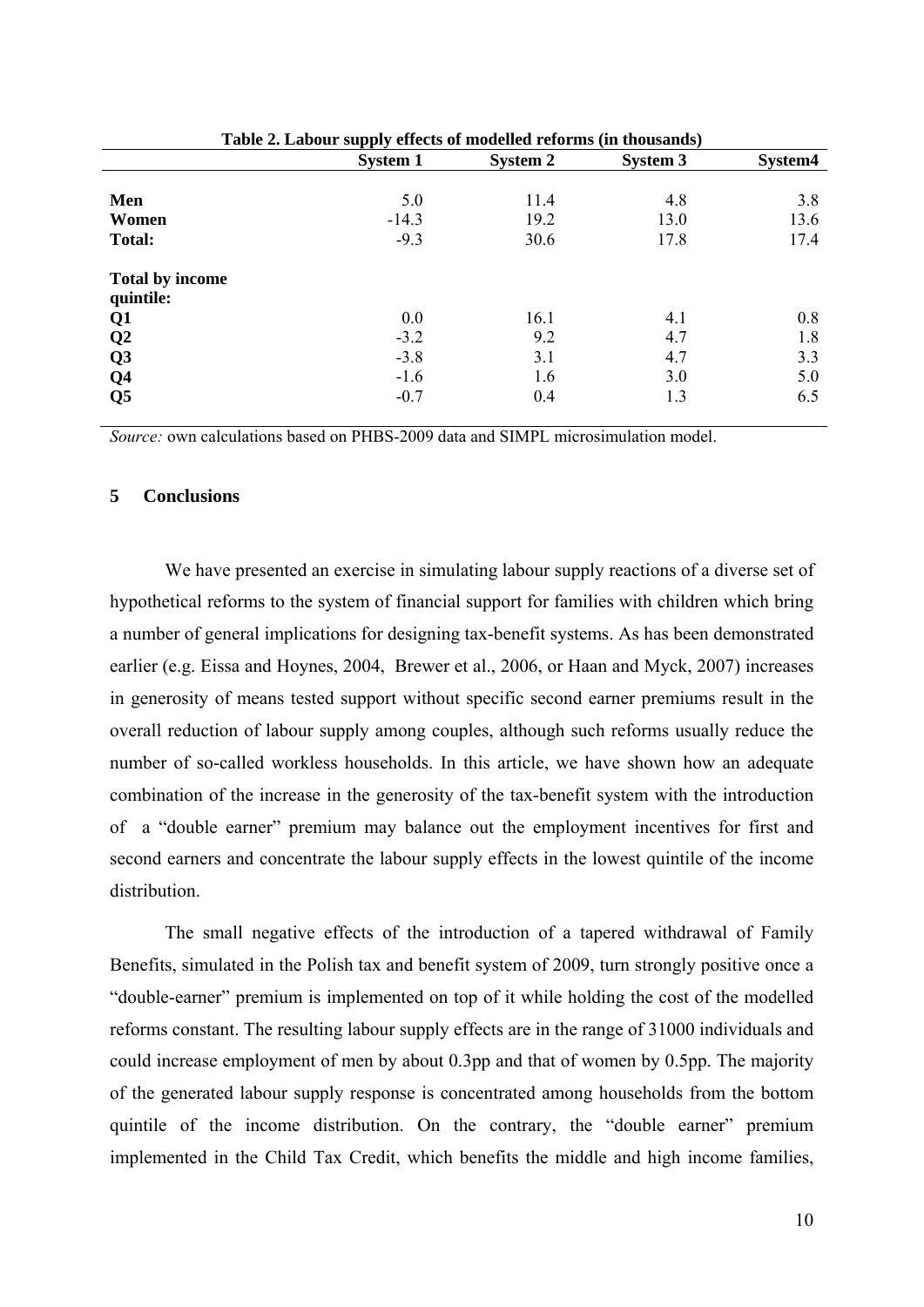has a much lower effect on labour supply and affects employment mainly in the higher part of the income distribution. This is due to the way in which the CTC eligibility is allocated and due to the modelled requirements for the level of incomes among both partners to qualify for the premium.

The presented exercise shows that a redesign of low-income support for families with children with explicit rewards for two-earner couples could be an efficient way to increase labour force participation rates of mothers. Designing "double earner" premiums as elements of low-income means-tested support could be a successful means to reduce child poverty through the combination of direct support and higher labour market activity among parents.

#### **References**

Apps, P. and R. Rees (2010): Australian Tax Reform and the Targeting Fallacy, *Australian Economic Review* 43/2: 153-175.

Bargain, O., and K. Orsini (2006): In-Work Policies in Europe: Killing Two Birds with One Stone, *Labour Economics*, 13(6), 667-693.

Bargain, O., M. Caliendo, P. Haan K. Orsini (2010): Making Work Pay in a Rationed Labor Market. *Journal of Population Economics* 21/1: 323-351.

Blundell, R.W. (2000): Work incentives and in-work benefit reforms: A review*, Oxford Review of Economic Policy* 16: 27-44.

Blundell, R., A. Duncan, J. McCrae, and C. Meghir (2000): "The labour market impact of the working families' tax credit," *Fiscal Studies*, 21, 75–103.

Brewer, M., A. Duncan, A. Shephard and M.J. Suarez (2006): Did Working Families Tax Credit Work? The impact of in-work support on labour supply in Great Britain, *Labour Economics* 13: 699-720.

De Luca, G., C. Rossetti and D. Vuri (2012): In-Work Benefits for Married Couples: An Ex-Ante Evaluation of EITC and WTC Policies in Italy. IZA Discussion Paper No. 6739.

Domitrz A., Myck M., Morawski L., Semeniuk A. (2013) "Dystrybucyjny wpływ reform podatkowo-świadczeniowych wprowadzonych w latach 2006-2011", *Bank i Kredyt*, 44(3), 261-286.